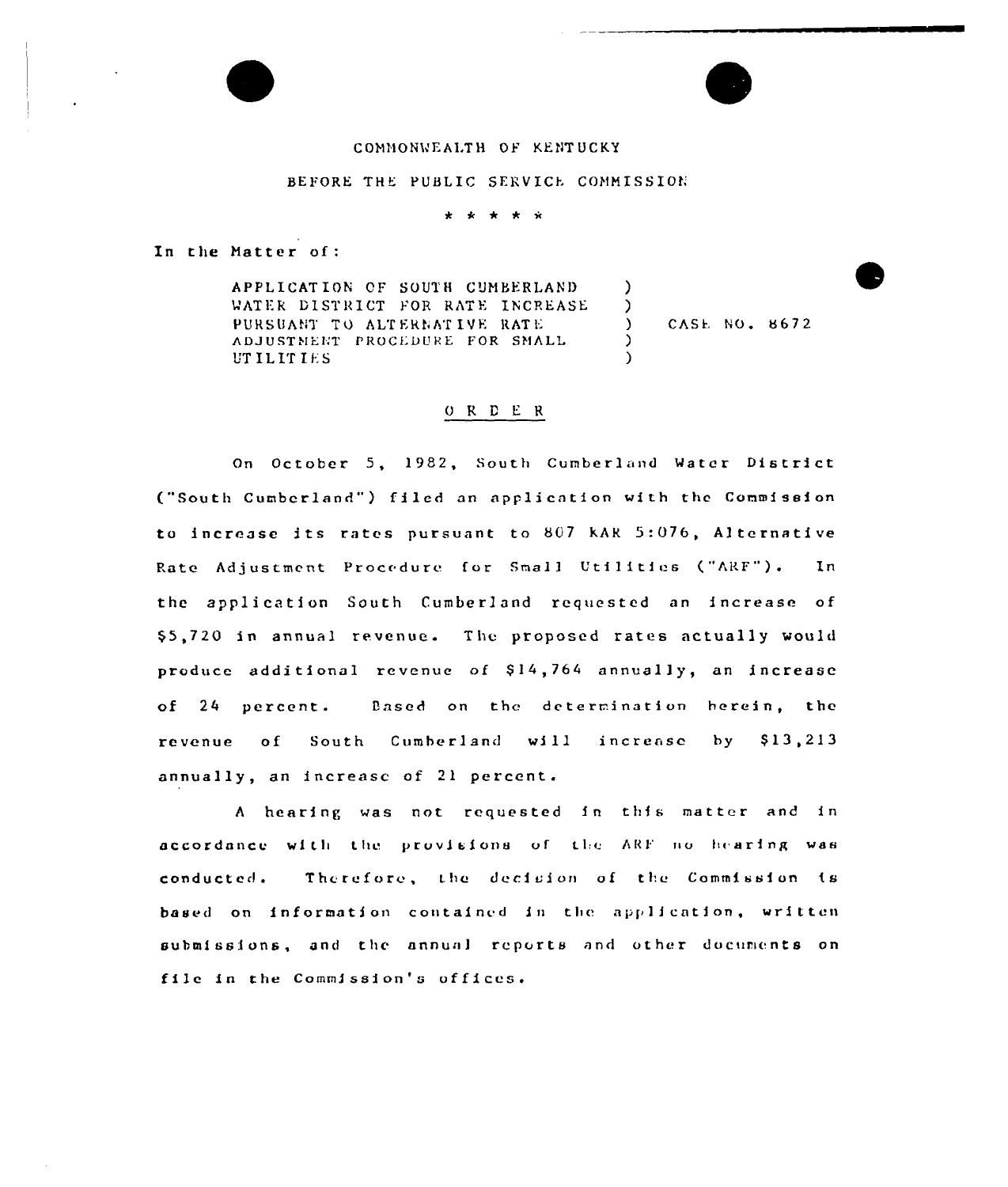# COMMENTARY

South Cumberland is a nonprofit water distribution system organized and existing under the laws of the Commonwealth of Kentucky, and serves approximately 473 customers in Cumberland County. South Cumberland's supplier of water is the City of Burkesville ("Burkesville").

# TEST PERIOD

The Commission has adopted the 12-month period ending December 31, 1981, as the test period for determining the reasonableness of the proposed rates. In utilizing the historical test period, the Commission has given full consideration known  $t<sub>o</sub>$ and measurable changes found reasonable.

#### REVENUES AND EXPENSES

The ARF was established to provide a simplified and less expensive method for small utilities to apply for rate increases with the Commission. Therefore, the financial data from the 1981 annual report is used as the basis for determining South Cumberland's revenue requirements. South Cumberland proposed no specific adjustments to the test period operating statement but made general statements in its application concerning increases in expenses. In accordance with the Commission's normal rate-making policies, the following adjustments have been made to South Cumberland's test period operating statement to reflect actual and anticipated operating conditions:

 $-2-$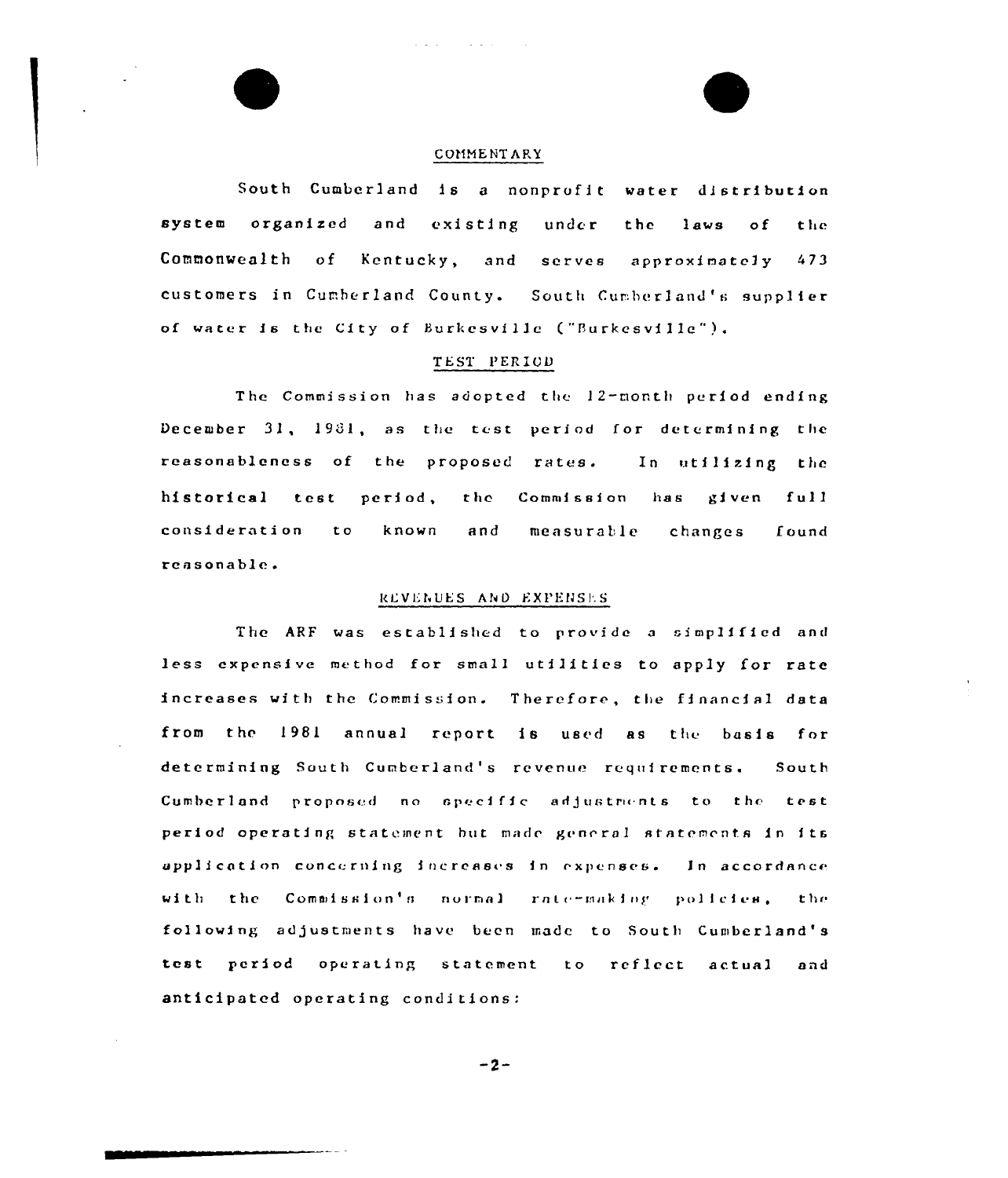## Operating Revenue

The 1981 annual report reflected revenue from water sales of \$65,370. Upon examination of the billing analysis it was determined that actual revenue produced from the sale of water was \$56,371. South Cumberland submitted a letter on April 27, 1983, which reflected that tap-on fees in the amount of \$6,615 had been included in the revenue amount listed in the annual report. Revenue obtained from customers in the form of tap-on fees is not considered operating revenue in accordance with the Uniform System of Accounts. Therefore, the Commission has excluded the \$6,615 from revenue for rate-making purposes.

During 1981 South Cumberland increased the number of customers served by 135. The Commission has made adjustments to expenses to reflect the additional costs associated with service providing  $t<sub>o</sub>$ these customers, therefore, a n adjustment should be made to reflect the additional revenue that will be produced from additional sales. The Commission has increased test year revenue by \$5,516 to reflect the amount of revenue produced by the current rates based on the number of customers at the end of the test period, which results in adjusted operating revenue of \$61,887.

# Operation Labor

The 1981 annual report reflected an expense for operation labor of \$17,161. In response to an information request South Cumberland filed a breakdown of Operation Labor, Account 600, which included invoices from Burkenville

 $-3 -$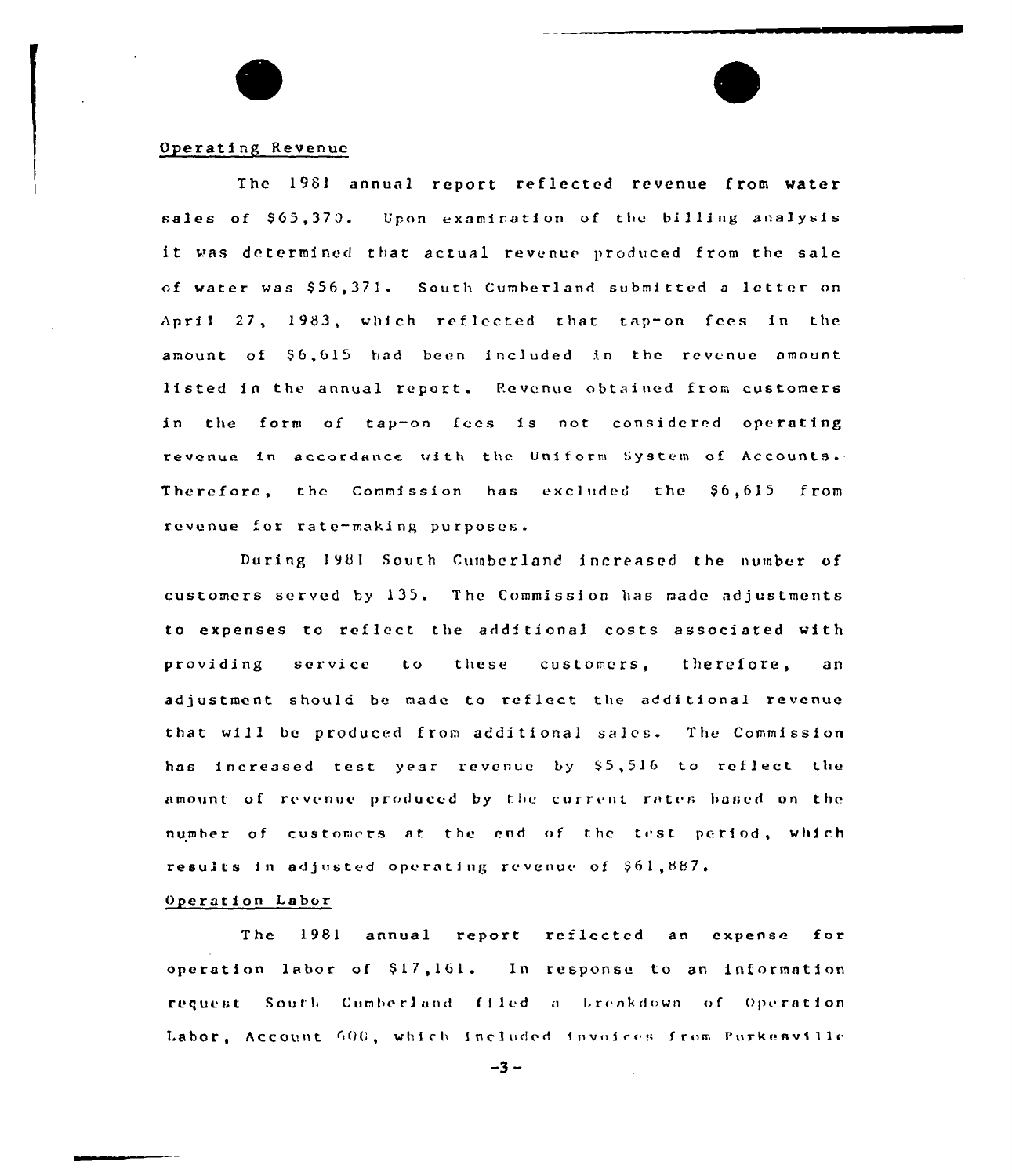for performing monthly billing and meter reading. South Cumberland also provided the calculations used  $\lambda$ , determining the payment to be made to Burkesville for performing these services. The compensation paid to Burkesville during the test yerr was based on a rate of  $$65$  per month and  $$.50$  per bill rendered and \$.50 pcr meter read per month plus any miscellaneous expenses. In order to reflect the current cost of these services the Commission has calculated the annual cost based on 473 current customers and meter reading by South Cumberland. This results in an annual expense of \$3,934, which is \$1,560 less than the actual test year expense. Although this is a proper operating expense it has been improperly assigned and should be charged to Account 902, Accounting and Co11ecting Labor.

The breakdown of Account 600 also listed \$360 of expenses paid to Burkesville for taking samples of South Cumberland's water for regulatory agencies. This expense is also improperly classified and shou1d have been charged to Account 630, Operation Labor.

The breakdown of Account 600 also reflects that expenses of \$3,137 for work performed in the installation of new lines were improperly included therein. In accordance with the Uniform System of Accounts for Class C Water litilities, South Cumberland shou)d capitalize al1 costs of constructions Therefore, the Commission has excluded this as an expense for rate-making purposes herein.

 $-4-$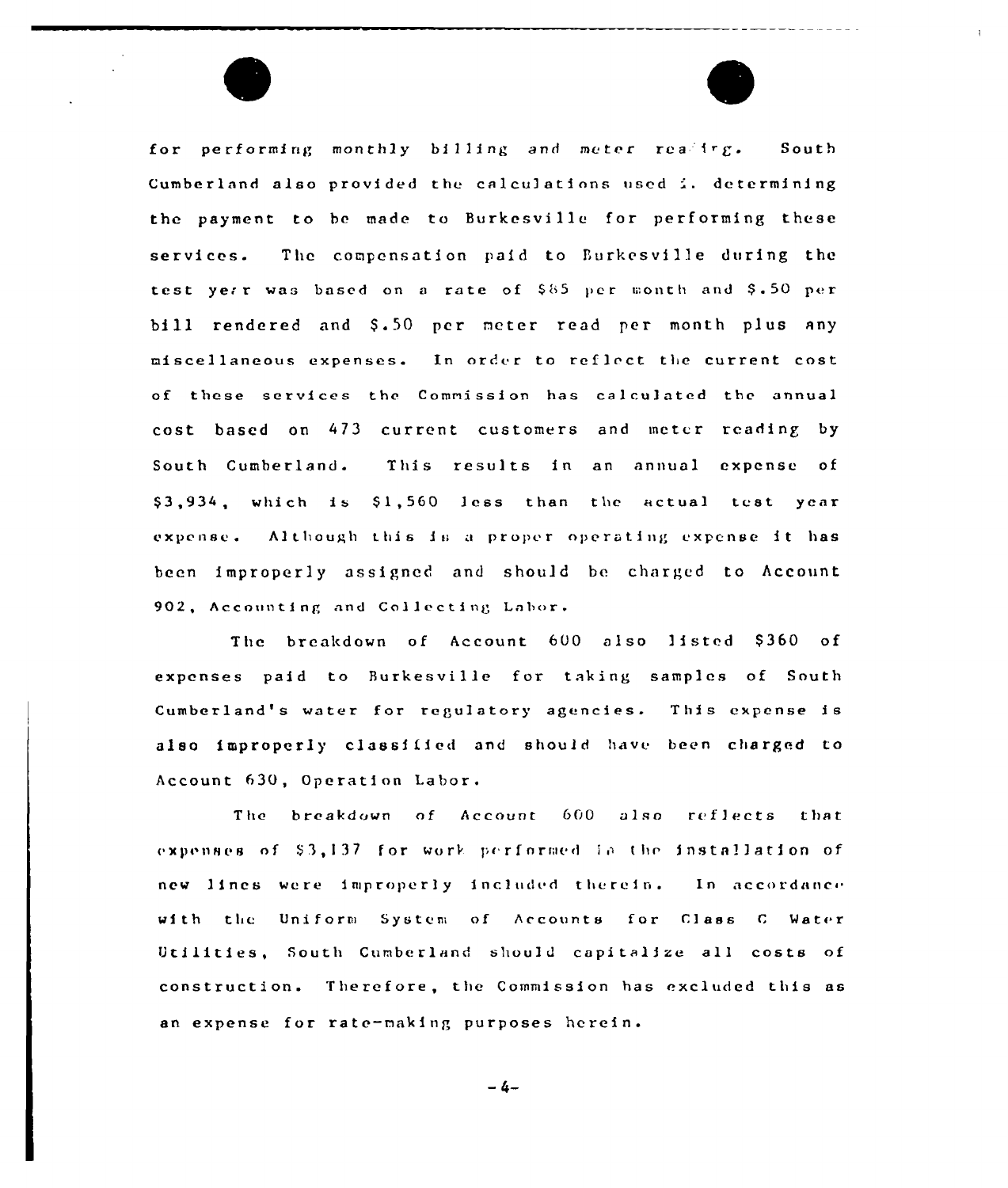The cumulative effect of these adjustments is to decrease the test period operation labor expense by \$10,142. Purchased Water

The Commission has determined that South Cumberland's purchased water costs should be increased by \$8,029 to purchased water from increased  $cost$  of reflect the Burkesville, effective July 1, 1982.

South Cumberland's 1981 annual report shows that line loss for this period was 30 percent. The Commission has an established policy for rate-making purposes of disallowing the cost associated with line loss in excess of 15 percent. In a prior rate case, Case No. 7132, South Cumberland was reprimanded for its excessive line loss and was instructed to maintain a program of leak detection and correction until line loss had been reduced to 15 percent. In the Order of November 11, 1982, the Commission also ordered South Cumberland to submit monthly reports stating the quantity of water purchased, the quantity of water sold and the quantity unaccounted for until line loss for the utility had been reduced to 15 percent. As to this date no reports have been submitted by South Cumberland. In an information request in this matter, South Cumberland was given the opportunity to present evidence on the excessive line loss. However, South Cumberland failed to present any data in support of its excessive line loss other than stating that its line loss would not be as great if the water lost by the monthly flushing of lines and the amount used by the fire department

 $-5-$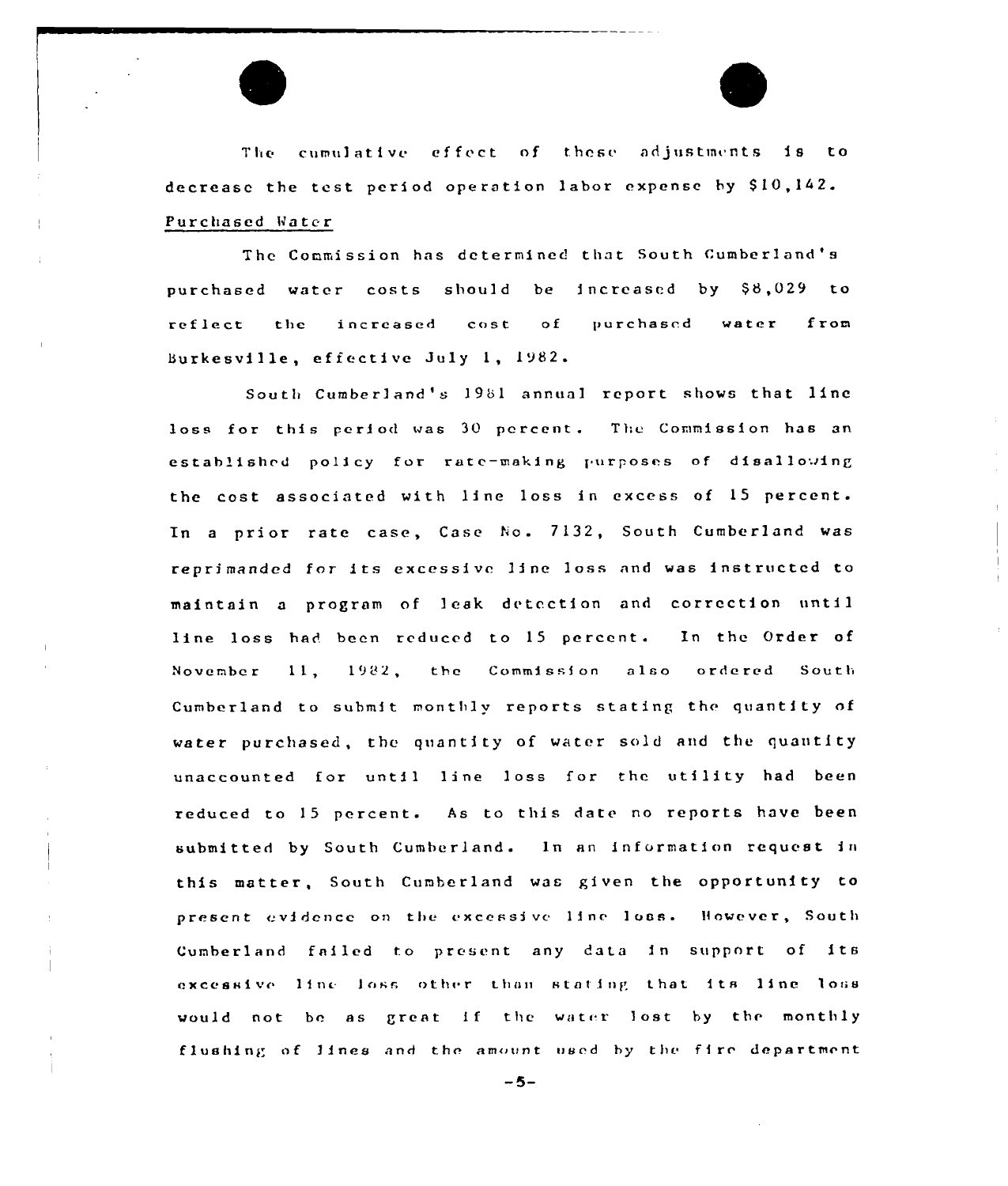

The cumulatfvc effect of these adjustments is to increase the test period purchased water expense by \$3,934. Operation Supplies and Expenses

The 1981 annual report reflected an expense of \$7,311 for operation supplies and expenses. In response to an information request South Cumberland stated that the total amount of the expenses included in Operation Supplies and Expenses, Account 641, should have been capitalized. Therefore, the test period operation supplies and expenses has been decreased by  $$7,311$  for rate-making purposes.

# Office Supplies and other Expenses

The 1981 annual report reflected an expense for office supplies and other expenses of  $$7,216$ . In reponse to an information request South Cumberland filed a breakdown of Office Supplies and Other Expenses, Account 921, which listed invoices totaling \$7,374. Included therein were the utility bills from Tri-County Electric Hcmbership Corporatfon ("Tri-County EMC") for electric service provided in 1981 totaling \$4,768. Although this is a proper operating expense it has been improperly assigned and should be placed in Fuel or Power Purchased, Account 622. This breakdown of Account 921 Iisted \$24 as an expense for testing performed by the

 $-6-$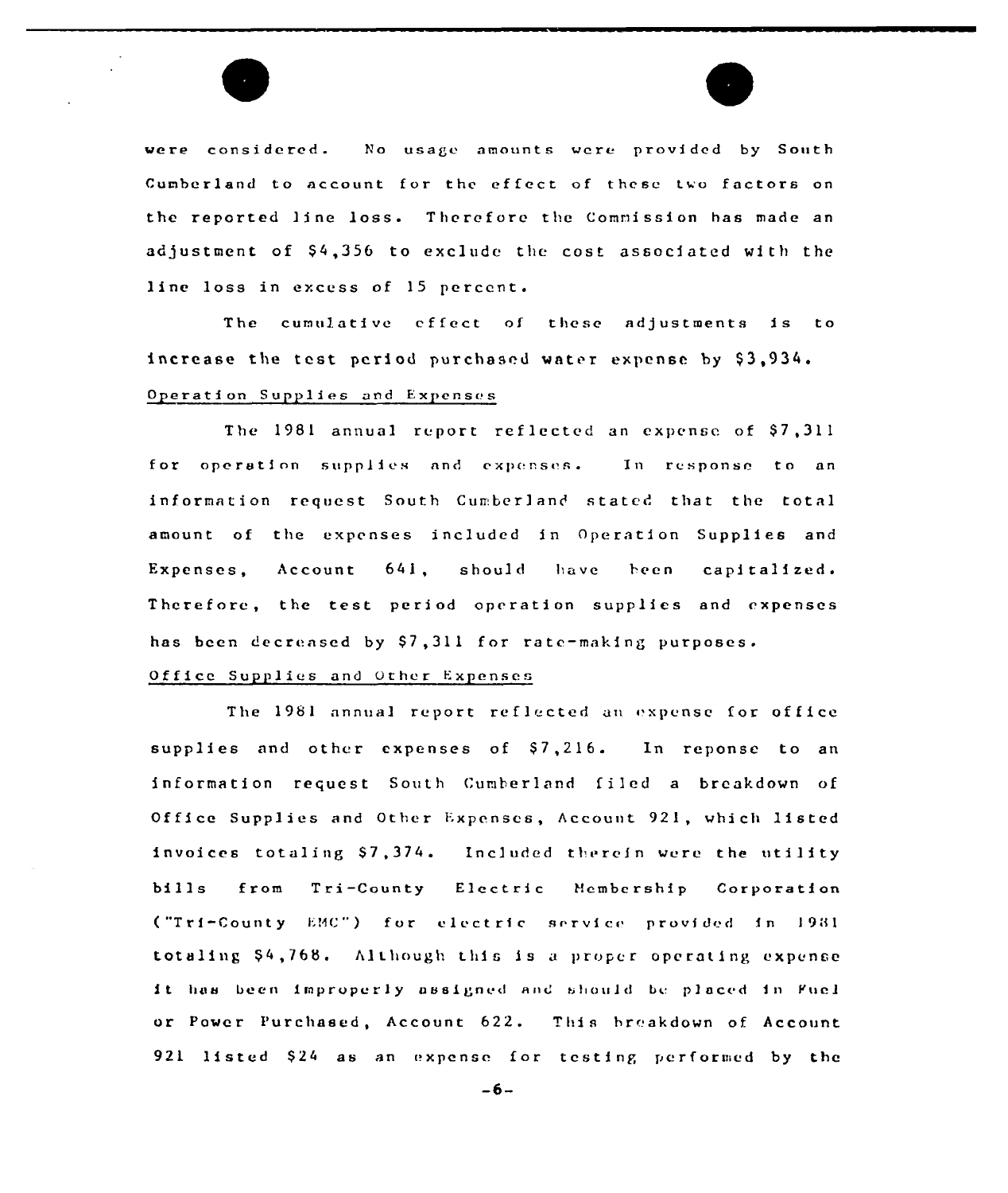Department of Natural Resources. This expense is also improperly assigned and should have been classified as Operation Supplies and Expenses, Account 632.

Also Included in the breakdown of Account 921 were expenses of \$295 for regulators, tubing and service saddles which are materials used in the installation of new service connections. In accordance with the Uniform System of Accounts for Class C Water Utilities, South Cumberland should be capitalizing all costs of construction. Other invoices totaling \$541 included within this breakdown were for items used in repairs such as tees, reducers, nuts, and bolts. These costs are also proper operating expenses but have been improperly assigned and should have been charged to Account 641, Operation Supplies and Expenses.

The net effect of these adjustments on office supplies and other expenses is a pro forma expense of \$1,746.

#### Outside Services Employed

In response to an information request South Cumberland stated that the cost it incurred to have the 1981 financial data audited and compiled in the annual report to the Commission was \$1,500. The expense incurred during the test vear was \$1,050. Therefore, the Commission has increased this expense by \$450 to reflect the current costs of this service.

#### Depreciation Expense

South Cumberland reported actual depreciation expense for the test year of  $$26,832$ . The Commission finds that

 $-7-$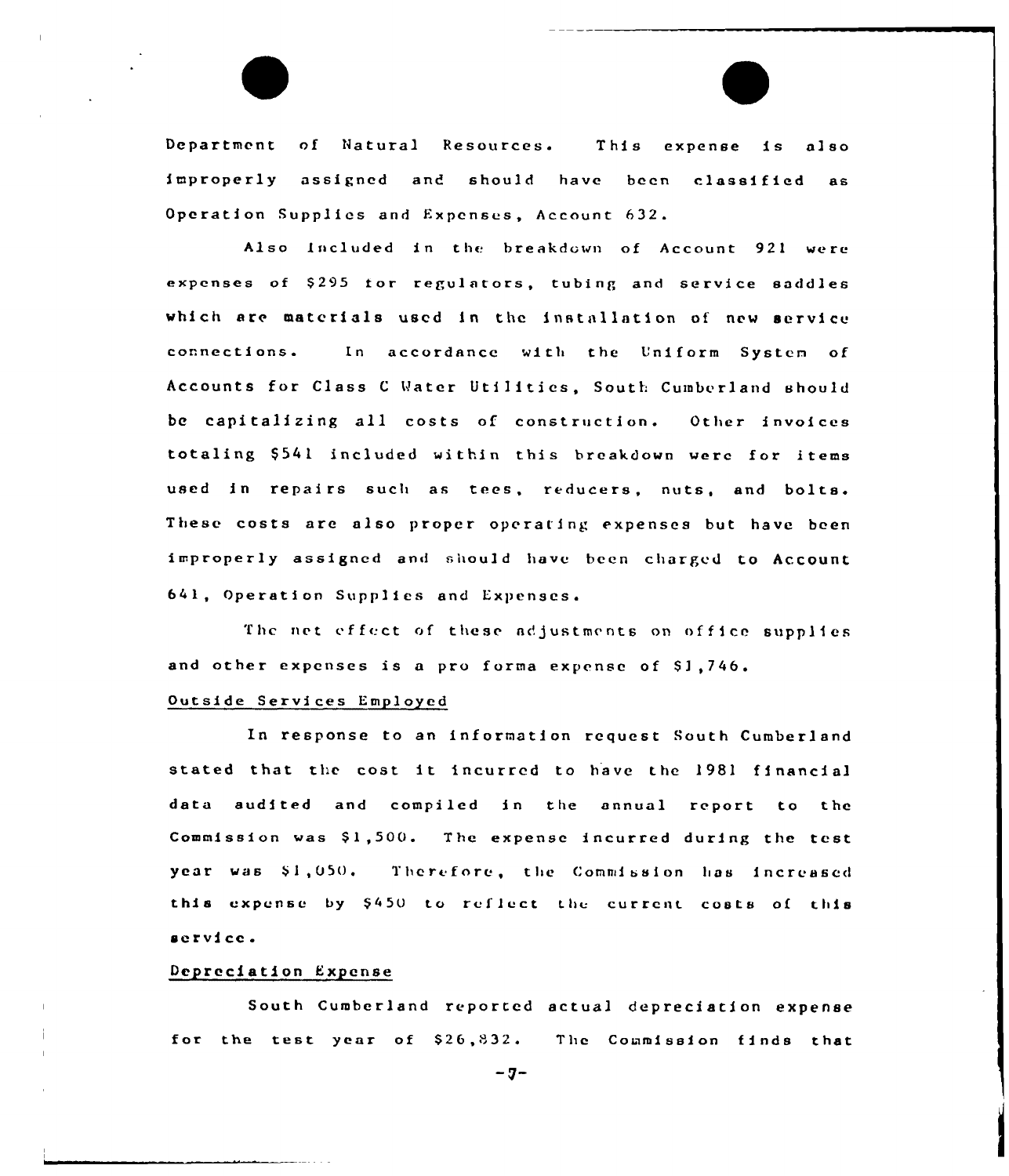depreciation expense should be computed for rate-making purposes on the basis of the original cost of the plant in service less contributions in aid of construction. The Commission is of the opinion that contributions paid to <sup>a</sup> utility for installation of meters or any other capital expenditure have the effect of reducing the utility's capital requirements. The portion of the plant paid for by these contributions has been provided to South Cumberland free of cost and, therefore, it has nothing to recover by depreciating the donated property and should not expect its ratepayers to provide this recovery.

The record herein reflects that the level of contributions in aid of construction at the end of the test period was \$718,578 which is approximately 69 percent of the total cost of utility plant in service. Therefore, the Commission has reduced depreciation expense by \$17,965 to exclude depreciation on plant paid for with contributions in aid of construction.

## Purchased Power Cast

South Cumberland incurred purchased power cost of \$ 4,768 in 1981. This expense was improperly assigned to Account 921, Office Supplies and Other Expenses, and should have been placed in Puel or Power Purchased, Account 622. The Commission has increased this expense by \$1,014 to reflect the annual cost of electricity based on the current rates of Tri-County EMC. In determining the adjustment, the Commission has used the actual volume of electricity

-8-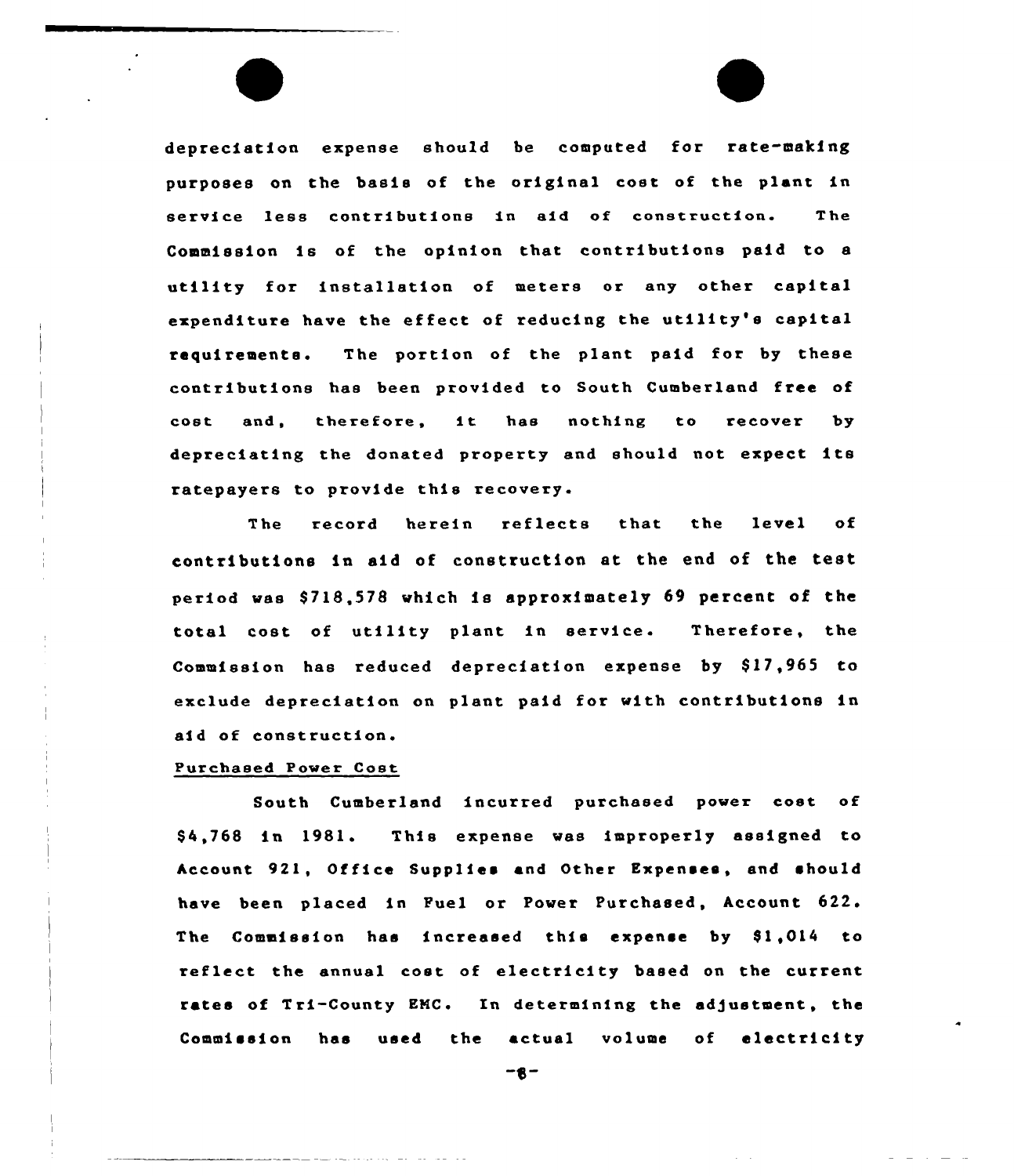

# Interest Expense

Interest expense has been reduced by \$150 to reflect the annual interest expense on long-term debt outstanding at the end of the test period.

After consideration of the aforementioned adjustments the Commission finds that South Cumberland's test period operations are as follows:

|                   | Actual       | Pro Forma                 | Adjusted      |  |  |
|-------------------|--------------|---------------------------|---------------|--|--|
|                   | Test Period  | Acjustments               | Test Year     |  |  |
| Operating Revenue | \$65,370     | \$3,4b3>                  | \$61,887      |  |  |
| Operating Expense | 77,901       | $\langle 26, 123 \rangle$ | 51,778        |  |  |
| Operating Income  | \$ < 12, 531 | 5, 22, 640                | $5 - 10, 105$ |  |  |
| Interest Income   | 1,998        |                           | 1,998         |  |  |
| Interest on Long- |              |                           |               |  |  |
| Term Debt         | 19,250       | 150                       | 19,100        |  |  |
| Net Income        | 5529,783     | $\sqrt{22,790}$           | 56.993        |  |  |
|                   |              |                           |               |  |  |

# REVENUE REQUIREMENTS

South Cumberland's annual debt service requirement is The adjusted test period operating statement  $$21.100.$ reflects a net loss of \$6,993 which provides no coverage on South Cumberland's debt service. The Commission is of the opinion that the adjusted operating loss will adversely affect the financial condition of South Cumberland. T o improve South Cumberland's debt service coverage to a reasonable level of 1.2, additional revenues of \$13,213 are Based on adjusted test period results, total required. operating revenues of \$75,100 will produce net operating income of \$23,322, which after considering interest income of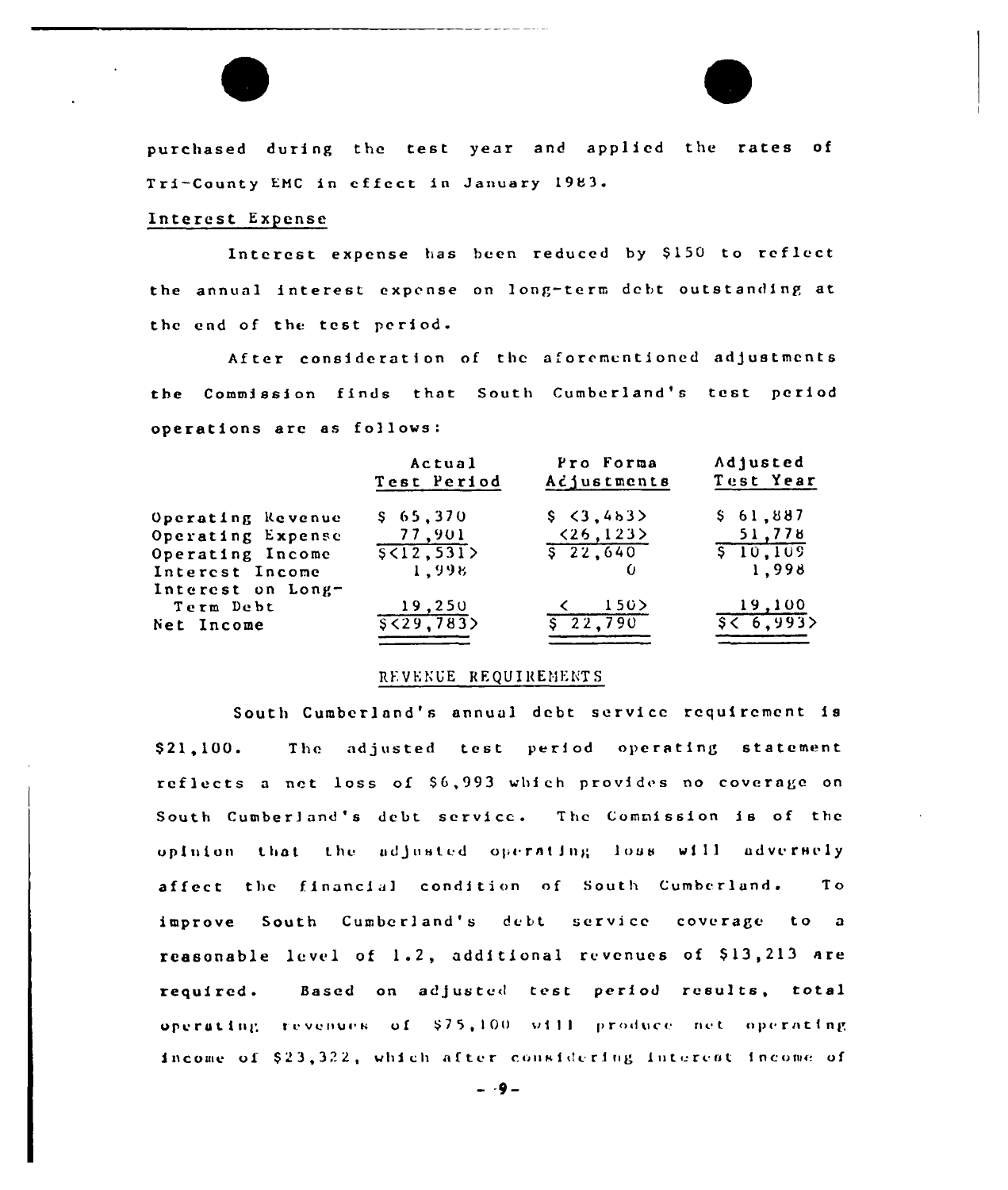\$1,998 will be sufficient to allow South Cumberland to pay its debt service its. operating expenses and meet requirements.

The Commission has made adjustments to reflect a and expenses for rate-making normal level of revenue purposes. Some of the adjustments were necessary because South Cumberland failed to follow accounting practices prescribed by the Uniform System of Accounts for Class C Water Utilities as adopted by this Commission. Rate proceedings filed under the ARF require that the utility maintain adequate financial records and that the annual reports be reasonably accurate. Therefore, in the future South Cumberland should be aware of this requirement and maintain accurate and complete records in order to comply with the regulations established by this Commission.

When a utility finds it necessary to obtain the assistance of professionals, the Commission expects the utility to secure the services of professionals who are familiar with Commission regulations and utility operations and accounting requirements to assure that maximum benefit is derived from the money paid for these services. It is the responsibility of the utility to monitor the professionals it chooses to cvaluate the adequacy of the services being provided.

# OTHER ISSUES

charged  $|$  by  $w$ ith **the**  $1B$ statute This agency responsibility of secing that safe and adequate service is

 $-10-$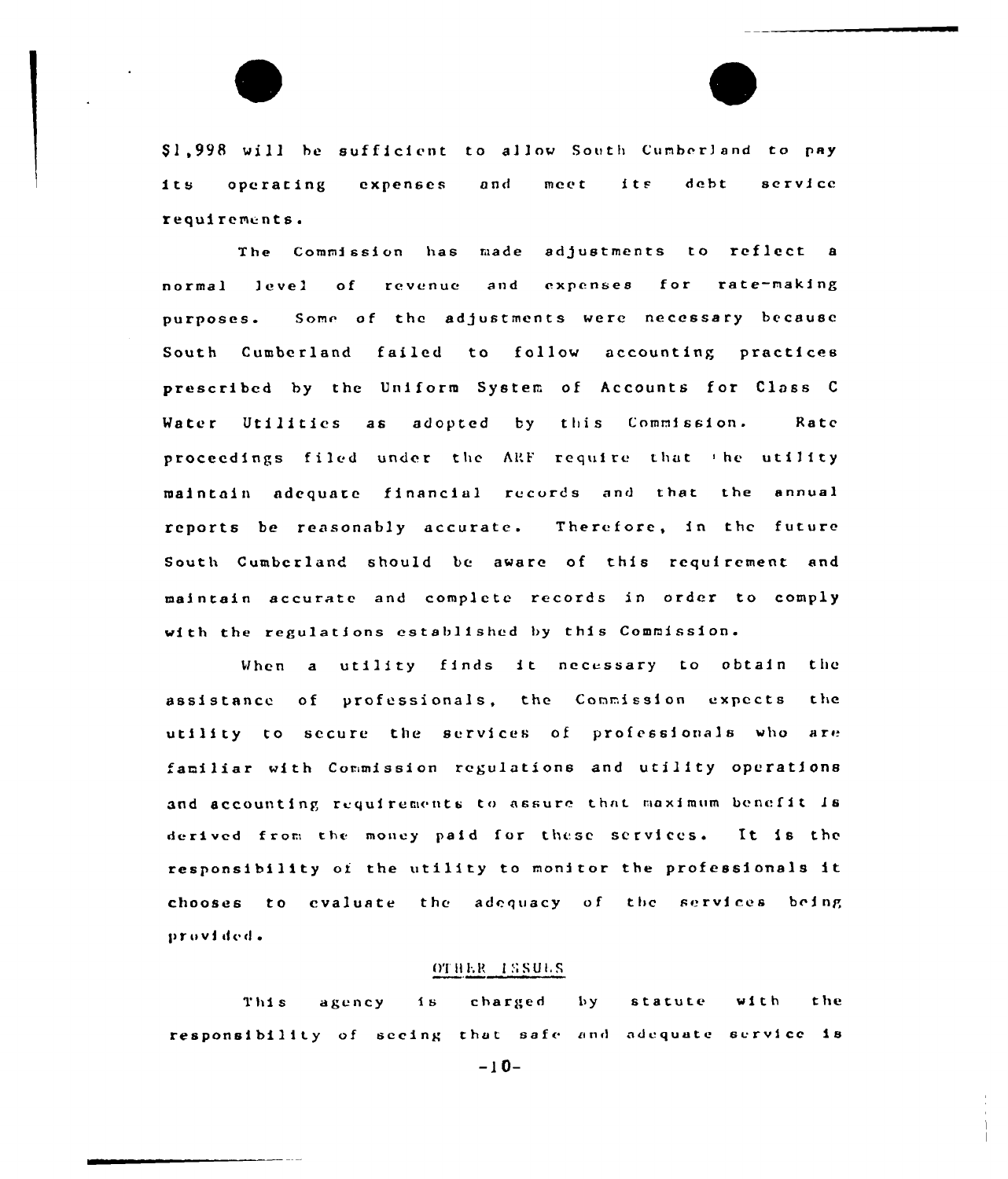

 $\mathbf{I}$ 

 $\mathbb T$ 



provided to the customers served by the public utilities in this state. Therefore, the Commission is concerned with South Cumberland's failure to comply with the Order in Case No. 7132, dated November 11, 1980, which required the establishment of a leak detection and correction program. This program is necessary in order for South Cumberland to provide ndequatc service to its customers.

The Commission wishes to apprise South Cumberland of the seriousness of its non-compliance with lawful Orders, and furthermore that, as <sup>a</sup> result of this non-compliance, it iG subject to the imposition of penalties under Kentucky Revised Statutes 278.990.

In order to avoid the imposition of such penalties, South Cumberland should take imnediate action to accomplish thc leak detection and correc ion program specified in the Order in Case ho. 7132 and should report said action to the Commission within 30 days of the date of this Order.

#### RATE DESIGN

South Cumberland did not propose to alter <mark>its rat</mark>e design but to increase thc present rate structure to provide the requested revenue. After repeated requests, South Cumberland failed to provide an accurate and useful billing analysis, but it did provide the actual usage records for the test year. These records were used by staff to construct the billing analysis used to develop the revenue requirement and rates contained in this Order.

 $-11-$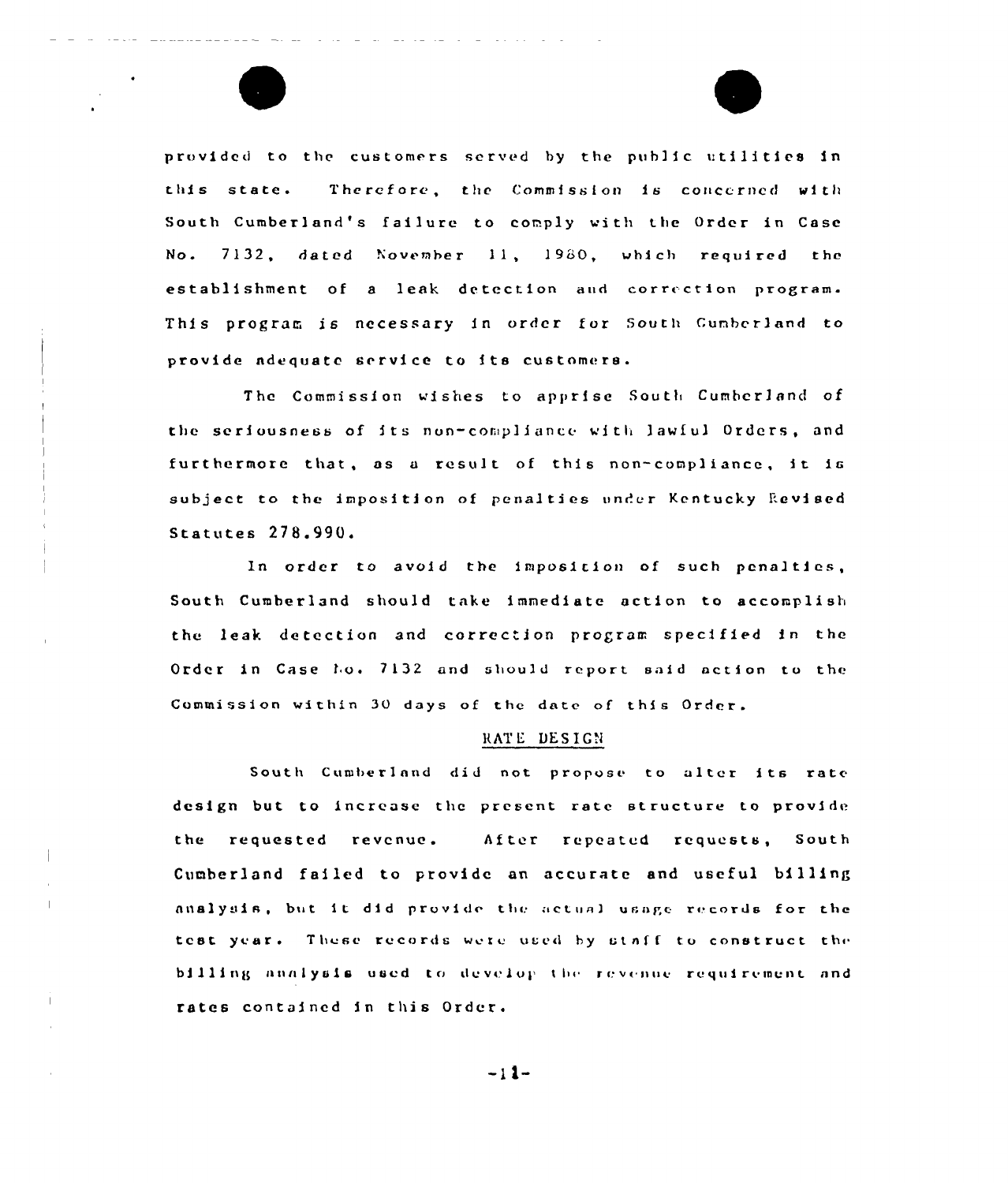The 5/8 x 3/4 inch and 3/4 inch meter blocks were combined to reflect the similarities in meter types. This will have no effect on revenue because there are no customers in the 3/4 inch meter blocks.

#### SUMMARY

The Commission, after consideration of the evidence of record and being advised, is of the opinion and finds that:

 $1.$ The rates in Appendix A are fair, just and reasonable rates for South Cumberland in that they will produce annual revenues of approximately \$75,100 and should be approved. This revenue will be sufficient to meet South Cumberland's operating expenses found reasonable for rate-making purposes, service its debt, and provide a reasonable surplus.

 $2.$ The rates proposed by South Cumberland would produce revenue in excess of that found reasonable herein and should be denied.

 $3.$ The record herein demonstrates that South Cumberland's 1981 annual report contains deficiencies that should be corrected to be in comformity with Commission regulations.

IT IS THEREFORE ORDERED that the rates in Appendix A be and they hereby are approved for service rendered by South Cumberland on and after the date of this Order.

IT IS FURTHER ORDERED that the rates proposed by South Cumberland be and they hereby are denied.

 $-12-$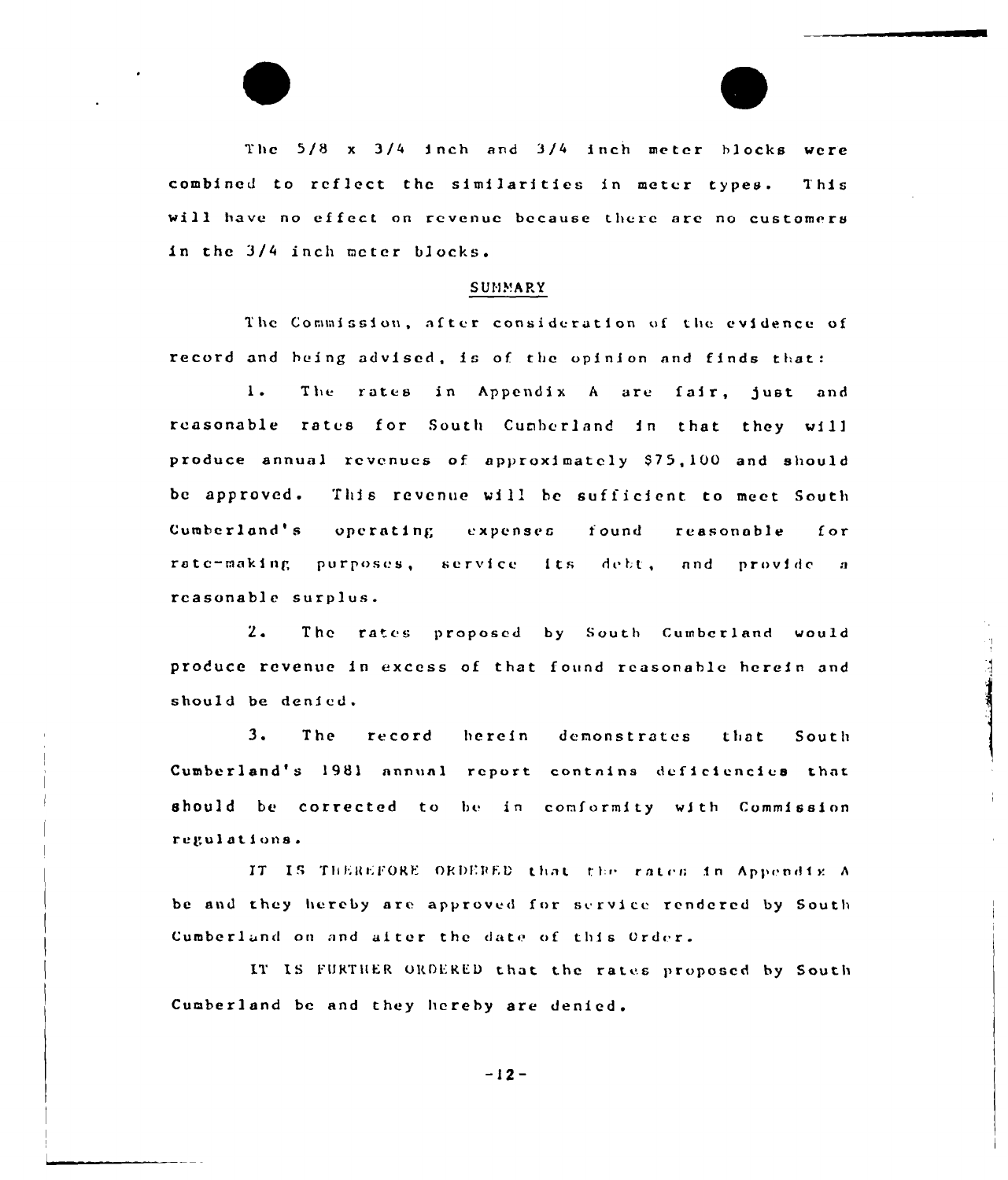

IT IS FURTHER ORDERED that South Cumberland shall, within 30 days of the date of this Order, comply with the Order in Case No. 7132.

IT IS FURTHER ORDERED that within 30 days from the date of this Order South Cumberland shall file with this Commission its revised tariff sheets setting out the rates approved herein.

IT IS FURTHER ORDERED that South Cumberland shall revise its 1981 annual report in conformity with accounting practices as prescribed by the Uniform System of Accounts for Class C Water Utilities as adopted by this Commission.

Done at Frankfort, Kentucky, this 16th day of May, 1983.

PUBLIC SERVICE COMMISSION

Karllexice B

Commissioner

ATT EST:

Secretary

المناسب والمستعمل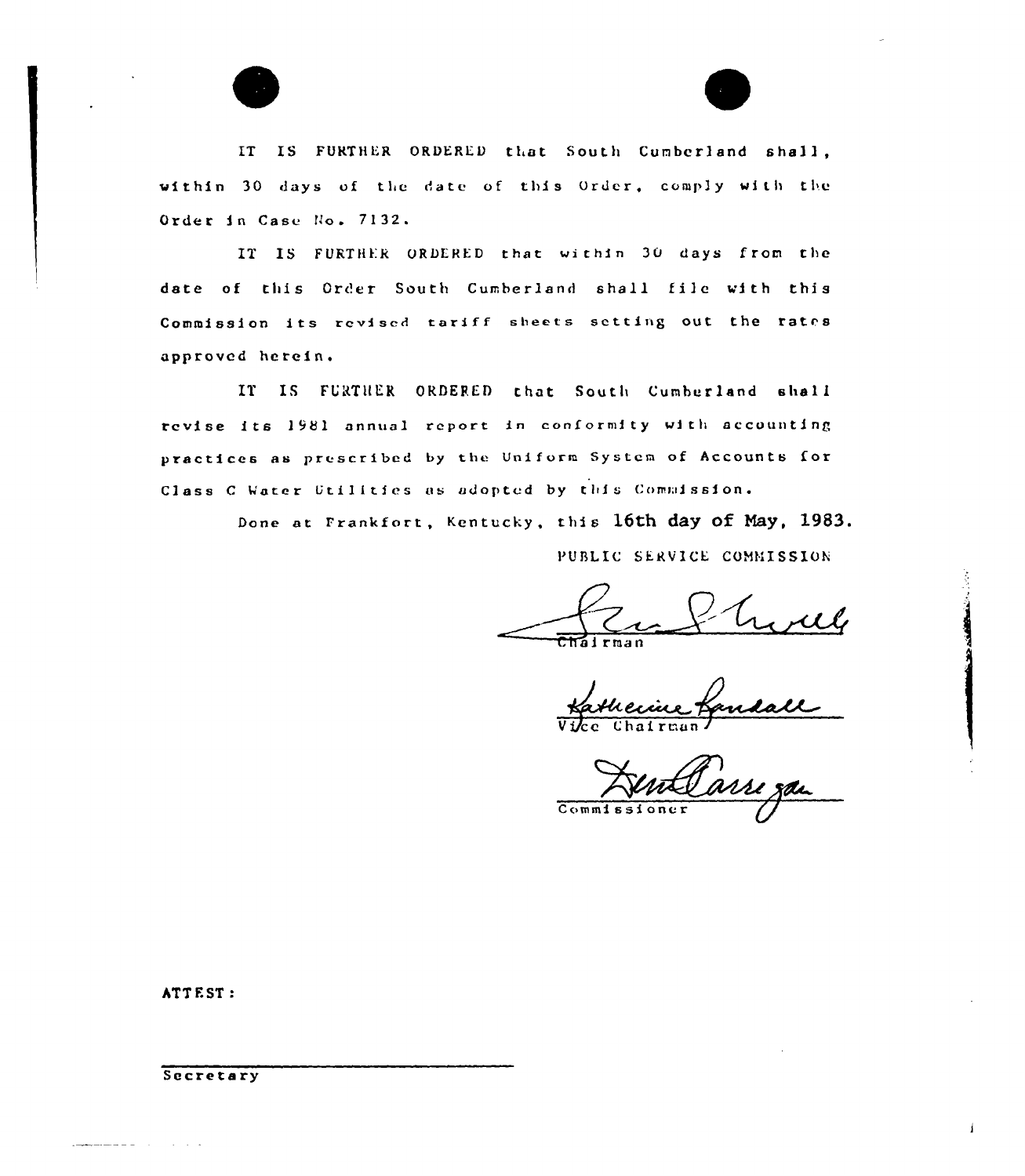

 $\ddot{\phantom{a}}$ 



# APPENDIX A

APPENDIX TO AN ORDER OF THE KENTUCKY PUBLIC SERVICE COMMISSION IN GASP. NO. 8672 DATED MAY 16, 1983

The following rates and charges are prescribed for the customers in the area served hy South Cumberland Mater District. All other rates and charges not specifically mentioned herein shall remain the same as those in effect under authority of this Commission prior to the effective date of this Order.

# WATER RATES

5/8 <sup>X</sup> 3/4 Inch and 3/4 Inch Meters

| First<br>Next<br>Next<br>All Over | 3,000 Gallons<br>5,000 Gallons<br>10,000 Gallons | 2,000 Gallons (Minimum Bill) |                   | \$9.50 Per Month<br>3.50 Per 1,000<br>2.55 Per 1,000<br>1.60 Per 1,000 |
|-----------------------------------|--------------------------------------------------|------------------------------|-------------------|------------------------------------------------------------------------|
| 1 Inch Meter                      |                                                  |                              |                   |                                                                        |
| First<br>Next<br>All Over         | 5,000 Gallons<br>10,000 Gallons                  | 5,000 Gallons (Minimum Bill) | \$20.00 Per Month | $2.55$ Per 1,000<br>1.60 Per 1,000                                     |
| 1-1/2 Inch Meter                  |                                                  |                              |                   |                                                                        |

Pi rst All Over 12,500 Gallon 12,500 Gallons (Minimum Bill) 550.00 Per Month 1.60 Per 1,000

2 Inch Meter

Fi rat 25, 000 Ga <sup>1</sup> <sup>1</sup> ons (Mi <sup>n</sup> <sup>i</sup> mum Bi 11 ) <sup>5</sup> 100.00 Per Month 1.60 Per 1"000All Over 25,000 Gallons